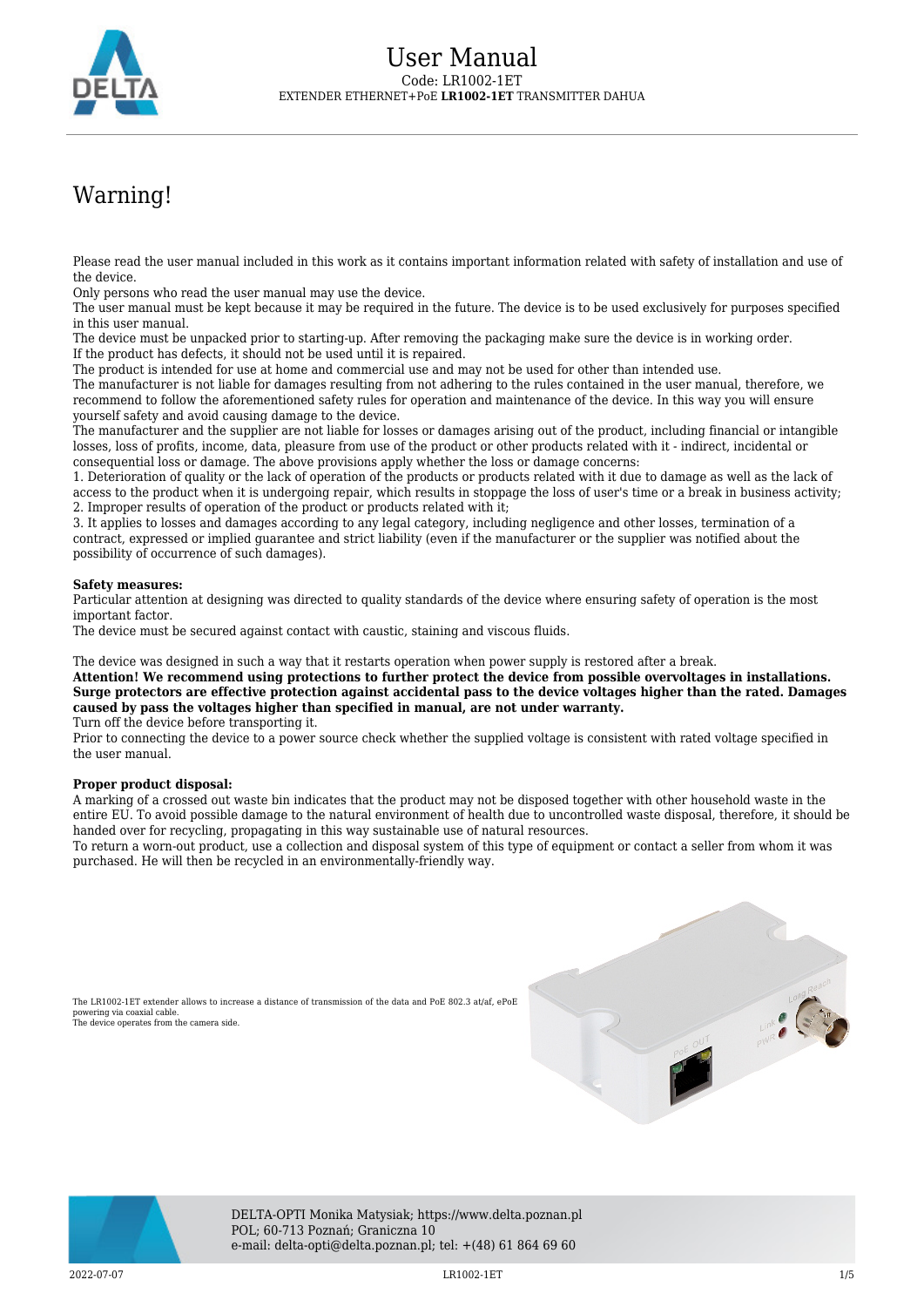

## User Manual Code: LR1002-1ET EXTENDER ETHERNET+PoE **LR1002-1ET** TRANSMITTER DAHUA

| LAN ports:            | 1 pcs RJ45                                                                                                                                                                                                                                                                                                                                                                                |
|-----------------------|-------------------------------------------------------------------------------------------------------------------------------------------------------------------------------------------------------------------------------------------------------------------------------------------------------------------------------------------------------------------------------------------|
| Transmission ports:   | 1 pcs BNC                                                                                                                                                                                                                                                                                                                                                                                 |
| Transmission speed:   | 10 / 100 Mbps Full Duplex                                                                                                                                                                                                                                                                                                                                                                 |
| Transmission range:   | max. 1000 m @ 10 Mbps<br>max. 400 m @ 100 Mbps<br>The range of data transfer and power supply is strongly dependent on the cable used<br>and the power required to supply the receiver                                                                                                                                                                                                    |
| Protections:          | Overvoltage                                                                                                                                                                                                                                                                                                                                                                               |
| Main features:        | • Plug & Play<br>• MDI/MDI-X auto detection feature - auto detecting the data transmission mode<br>• Support for IP cameras and network devices<br>• Easy installation - doesn't require any configuration of IP nor MAC address<br>• The device operates from the camera side<br>• Possibility to mount on a wall, or on the DIN TS-35 rail<br>• UTP cable length to the camera max. 2 m |
| Power supply:         | $\cdot$ ePoE<br>$\cdot$ PoE (802.3af/at)                                                                                                                                                                                                                                                                                                                                                  |
| Weight:               | $0.061$ kg                                                                                                                                                                                                                                                                                                                                                                                |
| Dimensions:           | 79 x 64 x 23 mm                                                                                                                                                                                                                                                                                                                                                                           |
| Manufacturer / Brand: | <b>DAHUA</b>                                                                                                                                                                                                                                                                                                                                                                              |
| Guarantee:            | 3 years                                                                                                                                                                                                                                                                                                                                                                                   |

### Particular elements:



Device connectors:

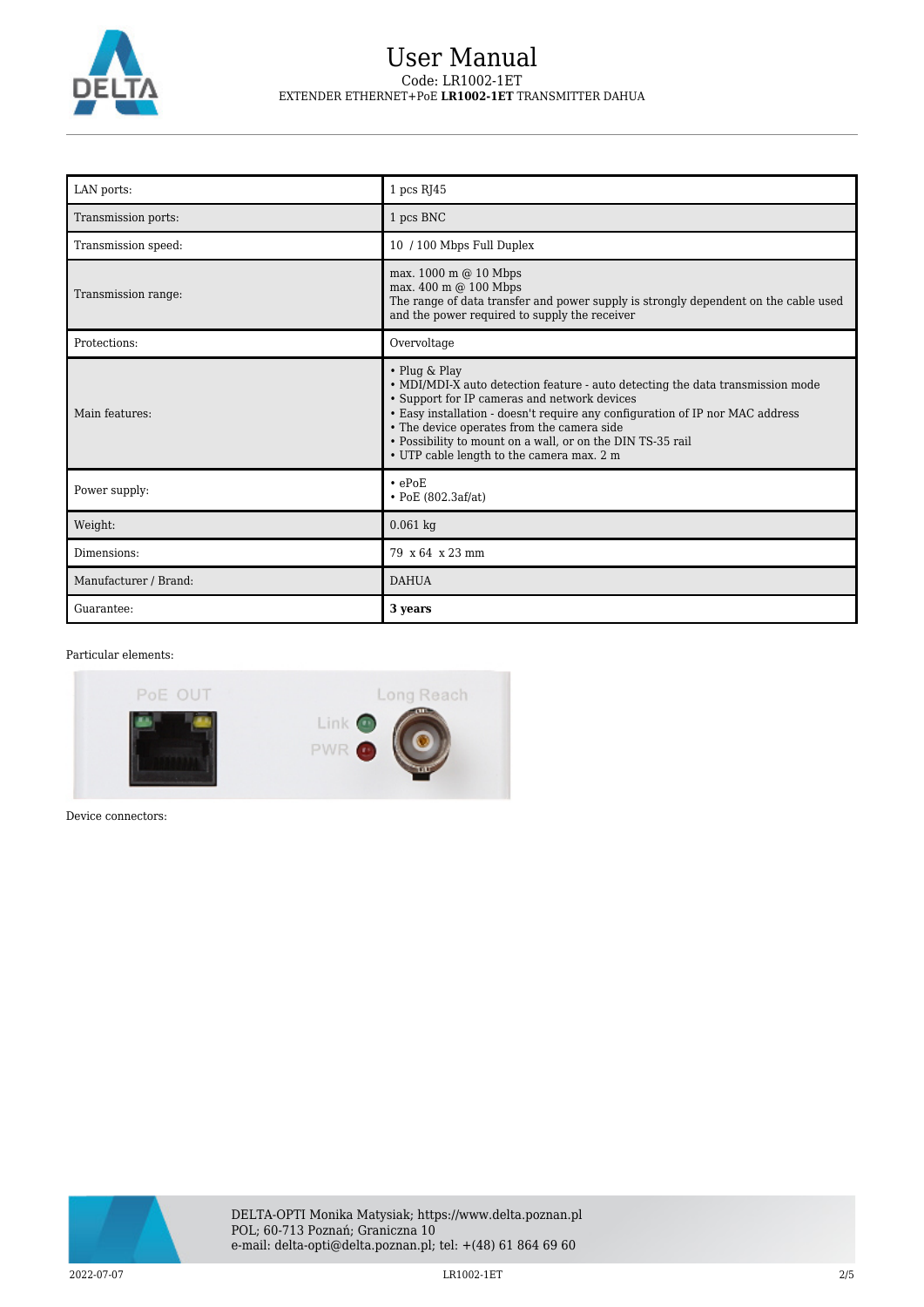

### User Manual Code: LR1002-1ET EXTENDER ETHERNET+PoE **LR1002-1ET** TRANSMITTER DAHUA





Rear view:



DELTA-OPTI Monika Matysiak; https://www.delta.poznan.pl POL; 60-713 Poznań; Graniczna 10 e-mail: delta-opti@delta.poznan.pl; tel: +(48) 61 864 69 60

2022-07-07 LR1002-1ET 3/5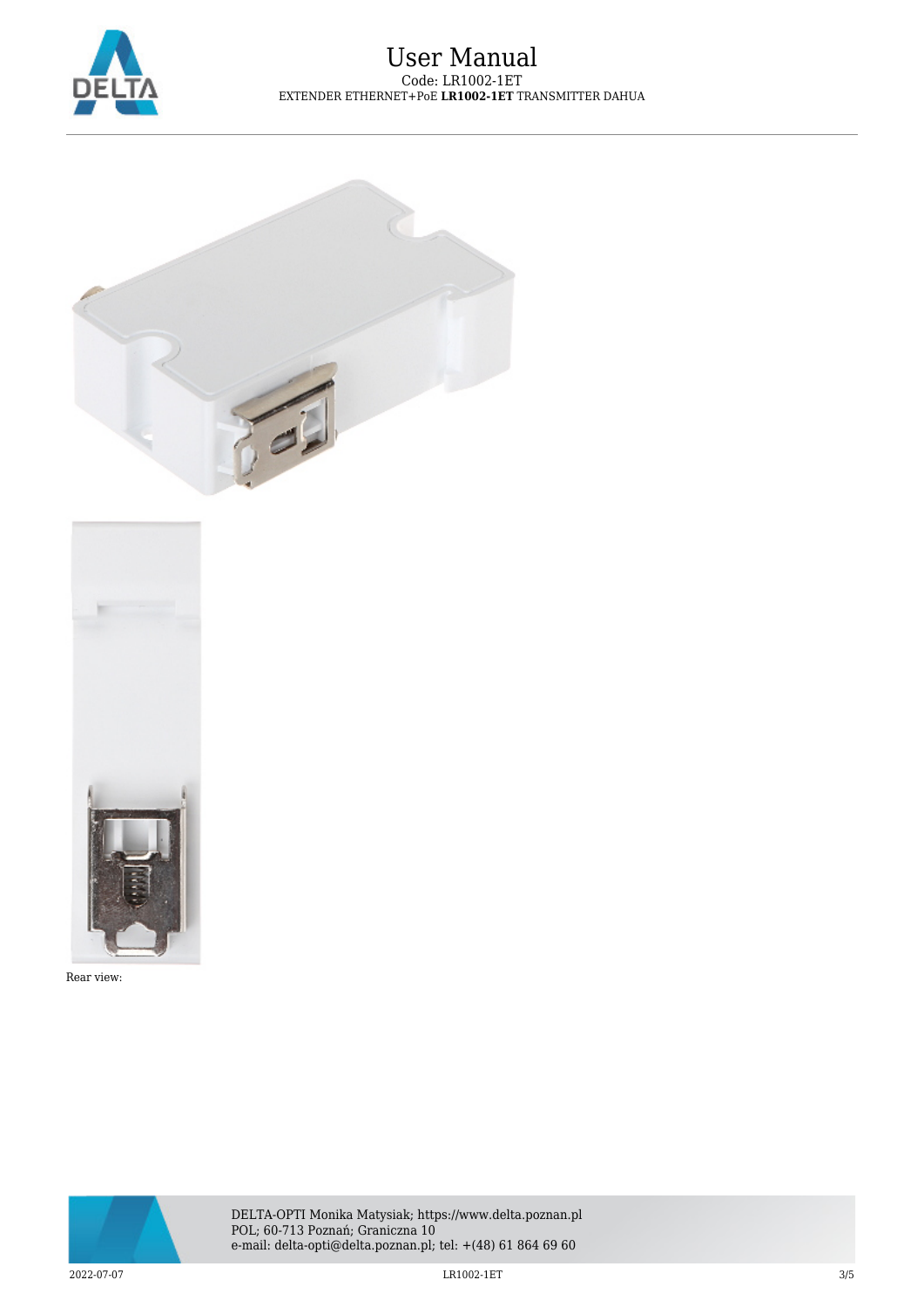



Transmission schematic diagram:





DELTA-OPTI Monika Matysiak; https://www.delta.poznan.pl POL; 60-713 Poznań; Graniczna 10 e-mail: delta-opti@delta.poznan.pl; tel: +(48) 61 864 69 60

2022-07-07 LR1002-1ET 4/5